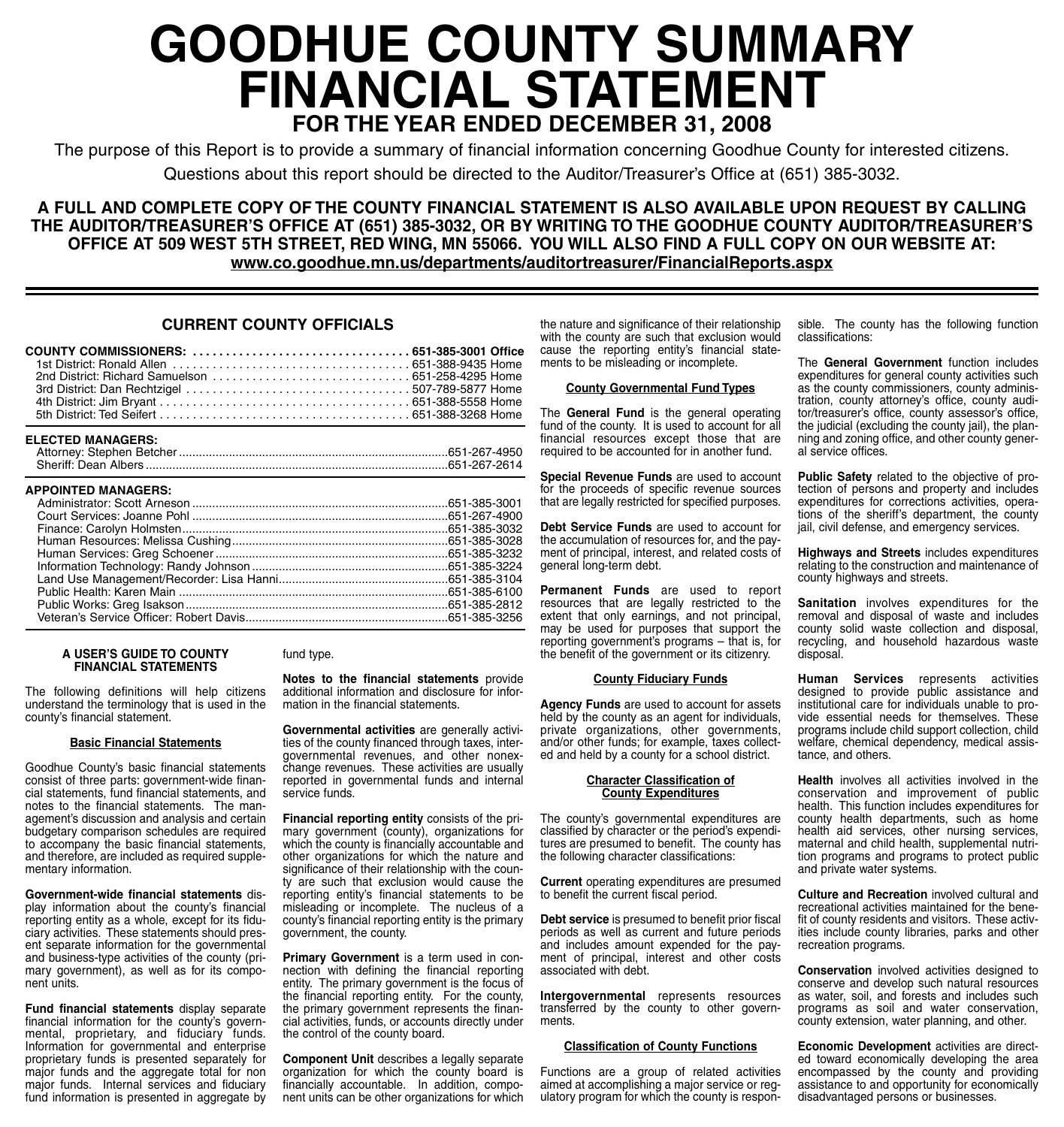## **Goodhue County's 2008 Governmental Funds' Finances**





## **Summary of Goodhue County's Statement of Activities For the Year Ended December 31, 2008**

|                                                              |     | <b>Expenses</b> |    | Program<br><b>Revenues</b> | <b>Net</b>           |
|--------------------------------------------------------------|-----|-----------------|----|----------------------------|----------------------|
| <b>Functions/Programs</b>                                    |     |                 |    |                            |                      |
| <b>Primary Government</b>                                    |     |                 |    |                            |                      |
| <b>Governmental activities:</b>                              |     |                 |    |                            |                      |
| General government                                           | \$  | 8,865,569       | \$ | 1,668,944                  | \$<br>(7, 196, 625)  |
| Public safety                                                |     | 11,644,703      |    | 3,250,430                  | (8, 394, 273)        |
| Highways and streets                                         |     | 10.182.732      |    | 4,800,792                  | (5,381,940)          |
| Sanitation                                                   |     | 966.513         |    | 419.742                    | (546, 771)           |
| <b>Human Services</b>                                        |     | 11.065.315      |    | 6.225.974                  | (4,839,341)          |
| Health                                                       |     | 4,026,789       |    | 2,925,828                  | (1,100,961)          |
| Culture and recreation                                       |     | 646,002         |    |                            | (646,002)            |
| Conservation of natural resources                            |     | 847,435         |    | 231,810                    | (615, 625)           |
| Economic development                                         |     | 354,128         |    | 306,172                    | (47, 956)            |
| Interest                                                     |     | 438,797         |    |                            | (438, 797)           |
| <b>Total governmental activities</b>                         | \$  | 49,037,983      | \$ | 19,829,692                 | \$<br>(29, 208, 291) |
| <b>Total Primary Government</b>                              | -\$ | 49,037,983      | \$ | 19,829,692                 | \$<br>(29, 208, 291) |
| <b>General Revenues and other</b>                            |     |                 |    |                            |                      |
| Taxes                                                        |     |                 |    |                            | \$<br>24,129,861     |
| Other general revenues                                       |     |                 |    |                            | 4,183,733            |
| Net change in net assets - Primary Government                |     |                 |    |                            | \$<br>(894, 697)     |
|                                                              |     |                 |    |                            |                      |
| <b>Component units:</b>                                      |     |                 |    |                            |                      |
| <b>Belle Creek Watershed</b>                                 |     | 8,929           | s  |                            | \$<br>(8,929)        |
| <b>General Revenues and other</b>                            |     |                 |    |                            |                      |
| Taxes                                                        |     |                 |    |                            | \$<br>9.097          |
| Grants and contributions not restricted to specific programs |     |                 |    |                            | 381                  |
| Other general revenues                                       |     |                 |    |                            | 8,386                |
| Net change in net assets - Belle Creek Watershed             |     |                 |    |                            | 8,935                |

#### **Goodhue County A Summary of Fiduciary Funds' Net Assets and Changes in Net Assets As of and for the Year Ended December 31, 2008**

|                                                                                                 |    | Agency<br><b>Funds</b>        |  |  |  |
|-------------------------------------------------------------------------------------------------|----|-------------------------------|--|--|--|
| <b>Assets</b><br>Cash and cash equivalents<br>Accounts receivable<br>Due from other governments | \$ | 1,726,362<br>10.572<br>39.759 |  |  |  |
| <b>Total Assets</b>                                                                             |    | 1,776,693                     |  |  |  |
| <b>Liabilities</b><br>Due to component unit<br>Due to other governments                         | \$ | 208<br>1.776.485              |  |  |  |
| <b>Total Liabilities</b>                                                                        | S  | 1.776.693                     |  |  |  |

### **Summary of Goodhue County's Statement of Net Assets December 31, 2008**

|                                                                      | <b>Primary Government</b><br>Governmental<br><b>Activities</b> | <b>Discretely</b><br>Presented<br>Component |
|----------------------------------------------------------------------|----------------------------------------------------------------|---------------------------------------------|
| Assets                                                               |                                                                | Units                                       |
| Cash and pooled investments                                          | \$<br>32,011,575                                               | \$<br>235,966                               |
| Petty cash and change funds                                          | 4,000                                                          |                                             |
| Departmental cash                                                    |                                                                |                                             |
| Cash with escrow agent                                               | 492,160                                                        |                                             |
| Taxes receivable                                                     | 950,757                                                        |                                             |
| Accounts receivable - net                                            | 173,421                                                        |                                             |
| Accrued interest receivable                                          | 334,576                                                        | 622                                         |
| Loans receivable                                                     | 107,256                                                        |                                             |
| Due from other governments                                           | 2,039,607                                                      |                                             |
| Due from primary governments                                         |                                                                | 208                                         |
| Prepaid items                                                        | 277,077                                                        |                                             |
| Inventories                                                          | 395,274                                                        |                                             |
| <b>Restricted assets</b>                                             |                                                                |                                             |
| Cash and pooled investments permanent                                | 215,763                                                        |                                             |
| Investment in joint venture                                          | 855,887                                                        |                                             |
| Deferred charges                                                     | 148,818                                                        |                                             |
| Capital assets                                                       |                                                                |                                             |
| Non-depreciable                                                      | 9,526,950                                                      | 378,550                                     |
| Depreciable - net of accumulated depreciation<br><b>Total Assets</b> | \$<br>113,068,103<br>160,601,224                               | \$<br>615,346                               |
|                                                                      |                                                                |                                             |
| Liabilities                                                          |                                                                |                                             |
| Accounts payable                                                     | \$<br>773,761                                                  | \$                                          |
| Salaries payable                                                     | 924,499                                                        |                                             |
| Contracts payable                                                    | 145,992                                                        |                                             |
| Due to other governments                                             | 460,364                                                        | 754                                         |
| Due to component unit                                                | 208                                                            |                                             |
| Accrued interest payable                                             | 142,266                                                        |                                             |
| Unearned revenue                                                     | 370,470                                                        |                                             |
| Customer deposits                                                    | 4,427                                                          |                                             |
| Long-term liabilities                                                |                                                                |                                             |
| Due within one year                                                  | 3,101,081                                                      |                                             |
| Due in more than one year                                            | 12,005,224                                                     |                                             |
| <b>Total Liabilities</b>                                             | \$<br>17,928,292                                               | \$<br>754                                   |
|                                                                      |                                                                |                                             |
| <b>Net Assets:</b>                                                   |                                                                |                                             |
| Invested in capital assets, net of related debt                      | \$<br>112,395,904                                              | \$<br>378,550                               |
| Restricted for                                                       |                                                                |                                             |
| General government                                                   | 705,313<br>573,190                                             |                                             |
| Public safety<br>Highways and streets                                | 460,491                                                        |                                             |
| Human services                                                       | 1,229                                                          |                                             |
| Health                                                               | 108,629                                                        |                                             |
| Conservation of natural resources                                    | 2,853                                                          |                                             |
| Economic development                                                 | 50,000                                                         |                                             |
| Debt service                                                         | 492,160                                                        |                                             |
| Landfill postclosure                                                 | 215,763                                                        |                                             |
| Gravel pit postclosure                                               | 57,950                                                         |                                             |
| Investments pledged as collateral                                    |                                                                |                                             |
| Unrestricted                                                         | 27,609,450                                                     | 236,042                                     |
| <b>Total Net Assets</b>                                              | \$<br>142,672,932                                              | \$<br>614,592                               |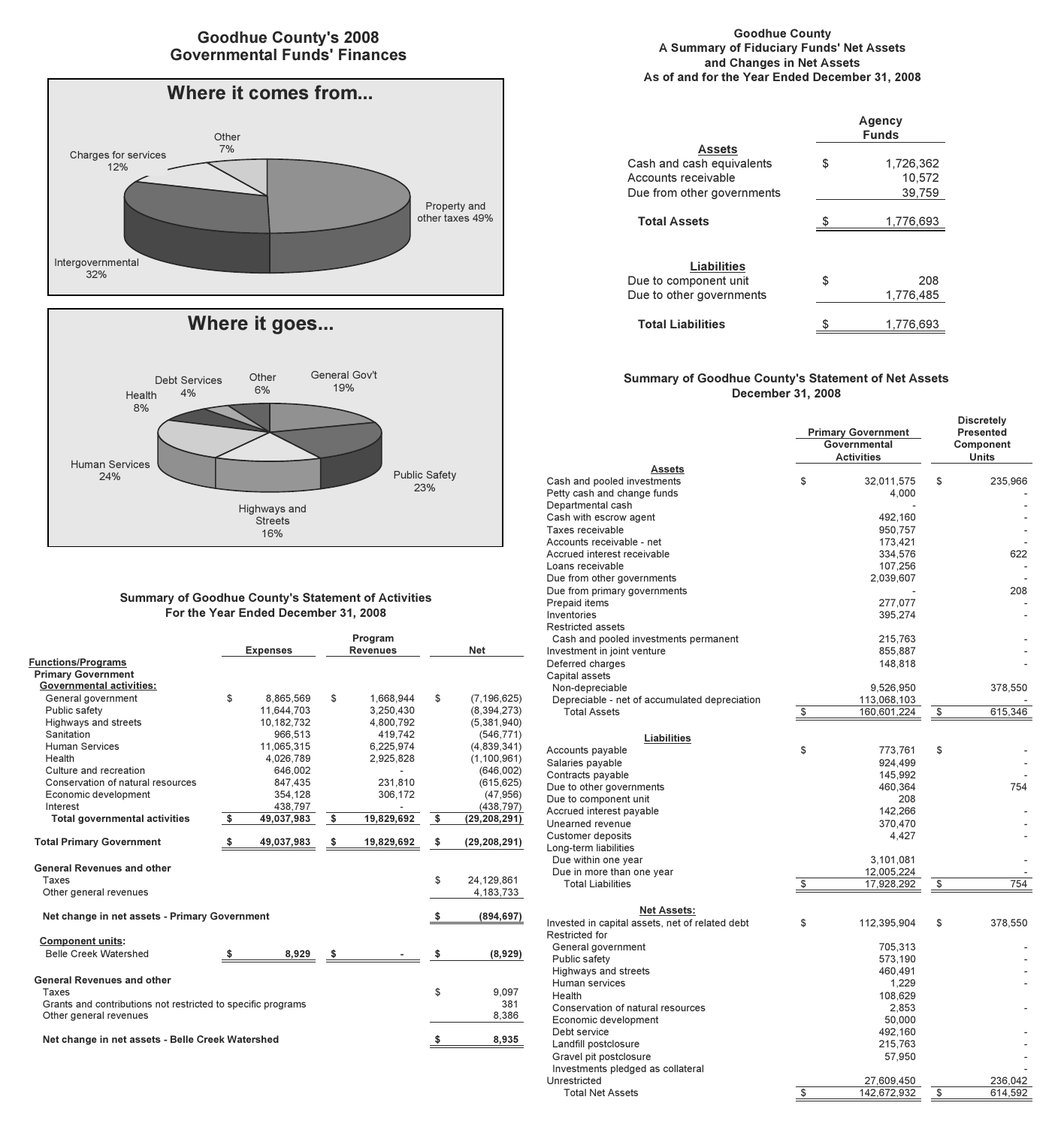#### **Goodhue County A Summary Balance Sheet of Governmental Funds December 31, 2008**

|                                |                  | <b>Maior Funds</b>             |                |                          |                         |                   |           |                                |
|--------------------------------|------------------|--------------------------------|----------------|--------------------------|-------------------------|-------------------|-----------|--------------------------------|
|                                | General<br>Fund  | Public<br><b>Works</b><br>Fund |                | Human<br>Service<br>Fund | Debt<br>Service<br>Fund | Nonmajor<br>Funds |           | Total<br>Governmental<br>Funds |
| Assets:                        |                  |                                |                |                          |                         |                   |           |                                |
| Cash and investments           | \$<br>20,294,880 | \$<br>3,618,270                | \$             | 2,717,953                | \$<br>4,293,620         | \$                | 1.583.012 | \$<br>32,507,735               |
| Receivables                    |                  |                                |                |                          |                         |                   |           |                                |
| Taxes                          | 546,581          | 147,281                        |                | 123,670                  | 89.181                  |                   | 44.044    | 950,757                        |
| Accounts                       | 360,921          | 6,326                          |                | 22,698                   |                         |                   | 118,052   | 507,997                        |
| Loans                          | 107.256          |                                |                |                          |                         |                   |           | 107,256                        |
| Due from other funds           | 6.168            | 12.284                         |                | 4,954                    |                         |                   | 42.475    | 65.881                         |
| Due from other governments     | 685,906          | 475,680                        |                | 692,807                  |                         |                   | 185.214   | 2,039,607                      |
| Prepaid items                  | 171,477          | 23.637                         |                | 44,505                   |                         |                   | 37,458    | 277,077                        |
| Inventories                    |                  | 395.274                        |                |                          |                         |                   |           | 395,274                        |
| <b>Restricted Assets</b>       |                  |                                |                |                          |                         |                   |           |                                |
| Cash and pooled investments    |                  |                                |                |                          |                         |                   | 215.763   | 215.763                        |
| Total assets                   | \$<br>22,173,189 | \$<br>4,678,752                | \$             | 3.606.587                | \$<br>4,382,801         | \$                | 2,226,018 | \$<br>37,067,347               |
|                                |                  |                                |                |                          |                         |                   |           |                                |
| Liabilities:                   |                  |                                |                |                          |                         |                   |           |                                |
| Payables                       |                  |                                |                |                          |                         |                   |           |                                |
| Accounts                       | \$<br>250.146    | \$<br>105.449                  | \$             | 380.649                  | \$<br>59                | \$                | 37,458    | \$<br>773,761                  |
| Salaries                       | 550.170          | 77.674                         |                | 157,357                  |                         |                   | 139,298   | 924,499                        |
| Contracts                      | 455              | 139,522                        |                |                          |                         |                   | 6.015     | 145,992                        |
| Due to other funds             | 30,901           |                                |                | 32.313                   |                         |                   | 2.667     | 65,881                         |
| Due to other governments       | 113,963          | 15.627                         |                | 307,581                  |                         |                   | 23,401    | 460,572                        |
| Deferred revenue - unavailable | 875,670          | 567,845                        |                | 137,275                  | 68.712                  |                   | 118,788   | 1,768,290                      |
| Deferred revenue - unearned    | 122,334          |                                |                | 238,136                  |                         |                   | 10,000    | 370,470                        |
| Customer deposits              | 4,427            |                                |                |                          |                         |                   |           | 4,427                          |
| <b>Total Liabilities</b>       | \$<br>1.948.066  | \$<br>906.117                  | $\mathfrak{s}$ | 1.253.311                | \$<br>68.771            | $\mathbb S$       | 337.627   | \$<br>4,513,892                |
| Fund balances:                 |                  |                                |                |                          |                         |                   |           |                                |
| Reserved                       | \$<br>1,510,783  | \$<br>418,911                  | \$             | 45.734                   | \$<br>492,160           | \$                | 411.850   | \$<br>2,879,438                |
| Unreserved                     | 18,714,340       | 3,353,724                      |                | 2,307,542                | 3,821,870               |                   | 1,476,541 | 29,674,017                     |
| Total fund balance             | \$<br>20,225,123 | \$<br>3,772,635                | \$             | 2,353,276                | \$<br>4,314,030         | \$                | 1,888,391 | \$<br>32,553,455               |
| <b>Total liabilities</b>       |                  |                                |                |                          |                         |                   |           |                                |
| and fund balance               | \$<br>22.173.189 | \$<br>4.678.752                | \$             | 3.606.587                | \$<br>4,382,801         | \$                | 2.226.018 | \$<br>37.067.347               |

## **A PROFILE OF GOODHUE COUNTY**

| Key Indicator                                                                               | Total<br>2008            | Total<br>2007            | Percent<br>Increase<br>(Decrease) |
|---------------------------------------------------------------------------------------------|--------------------------|--------------------------|-----------------------------------|
| <b>Estimated Population</b>                                                                 | 46,018                   | 46,092                   | $-0.16%$                          |
| <b>Total Tax Capacity</b><br>% of Property Taxes Collected                                  | 57.807.420<br>98.32%     | 54.603.235<br>98 62%     | 5.54%<br>$-0.31%$                 |
| <b>Total General Revenues</b><br><b>Total Program Revenues</b>                              | 28,313,594<br>19.829.692 | 28.553.493<br>21,203,812 | $-0.85%$<br>$-6.93%$              |
| <b>Total Expenses:</b><br>Governmental activities                                           | 49.037.983               | 43.552.270               | 11.19%                            |
| Capital Assets:<br>Governmental activities                                                  | 122.595.053              | 125.012.396              | $-1.97%$                          |
| <b>Total Outstanding Net Bonded</b><br>Debt of Goodhue County:<br><b>General Obligation</b> | 10.898.618               | 12.425.642               | $-14.01%$                         |
| Bond Rating on Most Recent<br><b>General Obligation Bond Issue</b>                          | A <sub>1</sub>           | A <sub>1</sub>           | N/A                               |
| Total Government-wide Net Assets:<br>Governmental activities                                | 142.672.932              | 143.567.629              | $-0.63%$                          |
| Total Number of Full-Time Employees<br>Total Number of Part-Time Employees                  | 330<br>83                | 328<br>98                | 0.61%<br>$-18.07%$                |

#### **Goodhue County A Summary of Governmental Funds Revenues and Expenditures For the Year Ended December 31, 2008**

|                                                                              |    |                 | Major Funds               |                          |                |                         |                   |                                |
|------------------------------------------------------------------------------|----|-----------------|---------------------------|--------------------------|----------------|-------------------------|-------------------|--------------------------------|
|                                                                              |    | General<br>Fund | Public<br>Works<br>Fund   | Human<br>Service<br>Fund |                | Debt<br>Service<br>Fund | Nonmajor<br>Funds | Total<br>Governmental<br>Funds |
| Revenues:                                                                    |    |                 |                           |                          |                |                         |                   |                                |
| Taxes                                                                        | \$ | 13,467,000      | \$<br>3,807,231           | \$<br>3,101,760          | \$             | 1,892,525               | \$<br>1,539,093   | \$<br>23,807,609               |
| Special assessments                                                          |    |                 |                           |                          |                | 13.967                  |                   | 13,967                         |
| Licenses and permits                                                         |    | 22,503          | 8,000                     |                          |                |                         | 358,910           | 389,413                        |
| Intergovernmental                                                            |    | 4.059.156       | 4,967,282                 | 5,136,590                |                | 124,724                 | 891,526           | 15,179,278                     |
| Charges for services                                                         |    | 2,446,660       | 23,035                    | 948,126                  |                |                         | 2,169,849         | 5,587,670                      |
| <b>Fines and forfeits</b>                                                    |    | 25.710          |                           |                          |                |                         |                   | 25.710                         |
| Gifts and contributions                                                      |    | 12,014          |                           | 6,820                    |                |                         |                   | 18,834                         |
| Investment earnings                                                          |    | 972,739         |                           |                          |                | 7,511                   | 3.529             | 983,779                        |
| Miscellaneous                                                                |    | 1,188,830       | 31.748                    | 373,733                  |                |                         | 256,168           | 1,850,479                      |
| <b>Total revenues</b>                                                        | \$ | 22,194,612      | \$<br>8.837.296           | \$<br>9.567.029          | $\mathfrak{s}$ | 2,038,727               | \$<br>5.219.075   | \$<br>47,856,739               |
| Expenditures:<br>Current                                                     |    |                 |                           |                          |                |                         |                   |                                |
| General government                                                           | \$ | 8.851.678       | \$                        | \$                       | \$             |                         | \$<br>544.243     | \$<br>9.395.921                |
| Public safety                                                                |    | 11,229,507      |                           |                          |                |                         |                   | 11,229,507                     |
| Highways and streets                                                         |    |                 | 7,572,592                 |                          |                |                         |                   | 7,572,592                      |
| Sanitation                                                                   |    | 54.045          |                           |                          |                |                         | 716.426           | 770,471                        |
| Human services                                                               |    |                 |                           | 11,514,547               |                |                         |                   | 11,514,547                     |
| Health                                                                       |    |                 |                           |                          |                |                         | 3,942,091         | 3,942,091                      |
| Culture and recreation                                                       |    | 565,069         | 66,930                    |                          |                |                         |                   | 631,999                        |
| Conservation of natural resources                                            |    | 843.537         |                           |                          |                |                         |                   | 843,537                        |
| Economic development                                                         |    | 305,822         |                           |                          |                |                         | 48,306            | 354,128                        |
| Debt service                                                                 |    |                 |                           |                          |                |                         |                   |                                |
| Principal retirement                                                         |    | 23,500          |                           |                          |                | 1,527,024               |                   | 1,550,524                      |
| Interest and fiscal charges                                                  |    | 2,964           |                           |                          |                | 376,338                 |                   | 379,302                        |
| Intergovernmental                                                            |    |                 |                           |                          |                |                         |                   |                                |
| Highways and streets                                                         |    |                 | 295,808                   |                          |                |                         |                   | 295.808                        |
| <b>Total expenditures</b>                                                    | \$ | 21,876,122      | \$<br>7,935,330           | \$<br>11,514,547         | \$             | 1,903,362               | \$<br>5,251,066   | \$<br>48,480,427               |
| <b>Excess of Revenues</b>                                                    |    |                 |                           |                          |                |                         |                   |                                |
| Over (Under) Expenditures                                                    | -S | 318,490         | \$<br>901,966             | \$<br>(1,947,518)        | \$             | 135,365                 | \$<br>(31, 991)   | \$<br>(623, 688)               |
| Other financing sources (uses):                                              |    |                 |                           |                          |                |                         |                   |                                |
| Transfers in                                                                 | S  | 666.515         | \$<br>484.469             | \$<br>21,986             | \$             |                         | \$<br>76.296      | \$<br>1,249,266                |
| Transfers out                                                                |    | (582, 751)      |                           |                          |                |                         | (666, 515)        | (1,249,266)                    |
| Capital lease/installment purchase                                           |    | 33,291          |                           |                          |                |                         |                   | 33,291                         |
| Proceeds from sale of capital assets                                         |    | 20,769          |                           |                          |                |                         |                   | 20,769                         |
| Compensation for loss of general capital assets                              |    | 4,988           |                           |                          |                |                         |                   | 4,988                          |
| Total other financing                                                        |    |                 |                           |                          |                |                         |                   |                                |
| sources (uses)                                                               | \$ | 142,812         | \$<br>484.469             | \$<br>21.986             | \$             |                         | \$<br>(590, 219)  | \$<br>59,048                   |
| Net Change in Fund Balances                                                  | \$ | 461.302         | \$<br>1.386.435           | \$<br>(1.925.532)        | \$             | 135.365                 | \$<br>(622, 210)  | \$<br>(564, 640)               |
| Fund Balances - January 1<br>Increase (decrease) in reserved for inventories | S  | 19.763.821      | \$<br>2.356.783<br>29,417 | \$<br>4,278,808          | \$             | 4.178.665               | \$<br>2.510.601   | \$<br>33.088.678<br>29,417     |
| Fund Balances - December 31                                                  |    | \$ 20,225,123   | \$<br>3,772,635           | \$<br>2,353,276          | \$             | 4.314.030               | \$<br>1.888.391   | \$<br>32.553.455               |